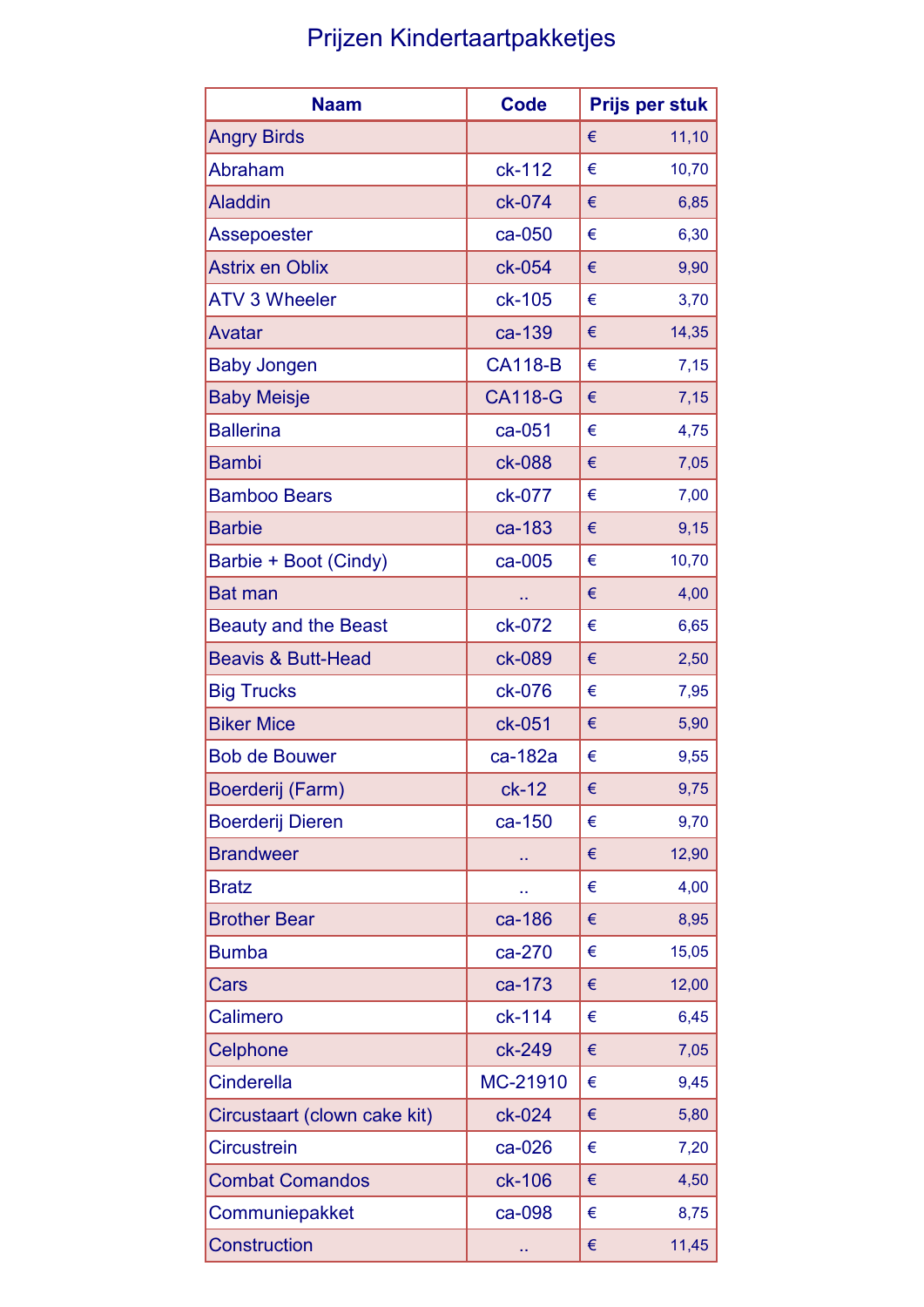| <b>Naam</b>                        | <b>Code</b>    | <b>Prijs per stuk</b> |
|------------------------------------|----------------|-----------------------|
| <b>Constr.Fire Engine</b>          | ca-162         | €<br>8,95             |
| Cowboy                             | ck-027         | €<br>4,50             |
| <b>Dalmatiërs</b>                  | ck-170         | €<br>5,65             |
| <b>Digimon</b>                     | ca-020         | 9,10<br>€             |
| <b>Dinosaurus</b>                  | ca-105         | €<br>16,60            |
| Dombo                              | ck-090         | €<br>4,10             |
| <b>Donald Duck</b>                 | ck-59D         | €<br>4,42             |
| Dooppakket tot 18 pers. Taart      |                | €<br>7,20             |
| Dooppakket vanaf 25 pers.<br>Taart | Ω,             | €<br>9,25             |
| Dora                               | ca-172         | €<br>9,55             |
| <b>Ducktales</b>                   | ck-057         | €<br>9,00             |
| <b>Elliott</b>                     | ck-091         | €<br>5,40             |
| <b>Emergency Vehicles</b>          | ca-058         | €<br>7,45             |
| <b>Ernst en Bobbie</b>             | а,             | €<br>6,85             |
| Fabeltjeskrant                     | ck-050         | €<br>3,50             |
| <b>Finding Nemo</b>                | ca-185         | €<br>8,95             |
| <b>Flinstones</b>                  | ck-056         | €<br>5,60             |
| <b>Flinstones 2</b>                | ck-056         | 4,36<br>€             |
| <b>FORMULE 1 RED BULL</b>          | <b>F1-RB14</b> | €<br>11,45            |
| <b>Franck en Frey</b>              | ck-084         | €<br>9,00             |
| (fox & the hound)                  |                |                       |
| <b>Frozen Elsa en Olaf</b>         | ca-210         | €<br>17,25            |
| Furby                              | ck-028         | 7,05<br>€             |
| Geslaagd                           | ca-121         | 5,40<br>€             |
| <b>Godzilla</b>                    | ck-208         | 7,30<br>€             |
| Goofy                              | ck-085         | 6,00<br>€             |
| <b>Hamtaro</b>                     | ca-189         | 7,45<br>€             |
| <b>Hello Kitty</b>                 | ca-175         | 11,15<br>€            |
| <b>Hello Kitty Vliegtuig</b>       | ca-176         | 11,15<br>€            |
| <b>Hercules</b>                    | ck-098         | €<br>6,90             |
| <b>Hunter</b>                      | $ck-4$         | 2,50<br>€             |
| <b>Jungle Book</b>                 | ck-073         | 10,80<br>€            |
| <b>Jungle Master (Tarzan)</b>      | ck-021         | €<br>4,95             |
| <b>Kabouter Plop</b>               | <b>CA-272</b>  | 14,35<br>€            |
| <b>Kleine Zeemeermin</b>           | ca-052         | €<br>15,10            |
| Klokkenluider v/d                  | ck-080         | 2,50<br>€             |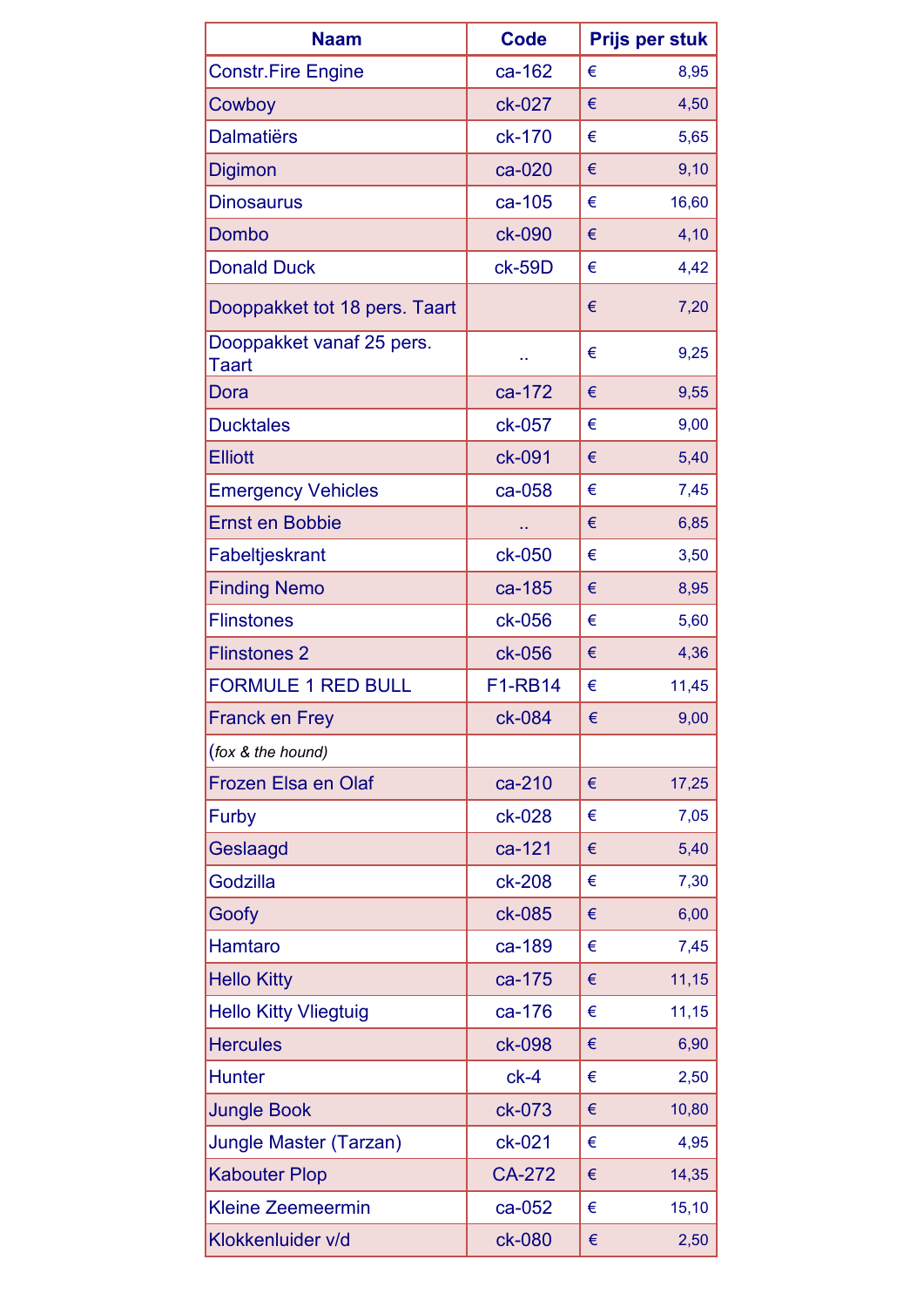| <b>Naam</b>                          | <b>Code</b> | Prijs per stuk |
|--------------------------------------|-------------|----------------|
| Nôtre Dame                           |             |                |
| Lady en de Vagebond                  | ck-101      | €<br>6,50      |
| Lilo en Stitch                       | ca-181      | 9,55<br>€      |
| <b>Lion King</b>                     | ck-062      | 6,05<br>€      |
| <b>Macho Man</b>                     | ck-047      | 4,55<br>€      |
| Micky & Minnie                       | ca-035      | €<br>13,35     |
| <b>Mickey of Minnie</b>              | mc-21903    | €<br>9,95      |
| Monster inc.                         | ca-180      | 4,00<br>€      |
| <b>Motor</b>                         | ca-064      | 4,80<br>€      |
| <b>Nascar</b>                        | ck-147      | 6,50<br>€      |
| Ninja Turtles (2 stuks)              | ò,          | 9,90<br>€      |
| Orca                                 | ck-052      | 3,00<br>€      |
| Paarden (Horses)                     | ck-082      | 6,15<br>€      |
| <b>Paw Patrol</b>                    | ca-200      | 15,70<br>€     |
| <b>Peanuts Doghouse</b>              | ck-218      | €<br>7,00      |
| Peppa Pig                            | ca-215      | 11,90<br>€     |
| <b>Piet Piraat</b>                   | ca-271      | €<br>9,60      |
| Pingu                                | ck-087      | €<br>5,70      |
| <b>Pink Panter</b>                   | ck-104      | €<br>5,87      |
| <b>Pinokkio</b>                      | ca-044      | 7,15<br>€      |
| <b>Piraten</b>                       | ck-176      | €<br>6,55      |
| <b>Planes</b>                        | ca-003      | 15,15<br>€     |
| <b>Pocahontas</b>                    | ck-075      | 6,50<br>€      |
| <b>Powerpuff Girls</b>               | ck-232      | 8,45<br>€      |
| Powermaster                          | ca-166      | 5,70<br>€      |
| <b>Princess Crown</b>                | ca-268      | 6,05<br>€      |
| <b>Pumuckl</b>                       | ck-079      | 4,00<br>€      |
| Racer                                | ck-011      | 4,75<br>€      |
| <b>Ratatouille</b>                   | ca174       | 10,05<br>€     |
| <b>Reddertjes</b>                    | ck-081      | 9,00<br>€      |
| <b>Rescue Rangers</b>                | ck-078      | 7,00<br>€      |
| (knabbel en babbel)                  |             |                |
| <b>Robin Hood</b>                    | ck-083      | €<br>7,00      |
| <b>Rock Video</b>                    | ck-014      | 2,90<br>€      |
| <b>Sarah</b>                         | ca-096-S    | 8,10<br>€      |
| <b>Sesamstraat Bert &amp; Ernie</b>  | ca-161      | 11,10<br>€     |
| <b>Sesamstraat Koekie &amp; Elmo</b> | œ           | 9,90<br>€      |